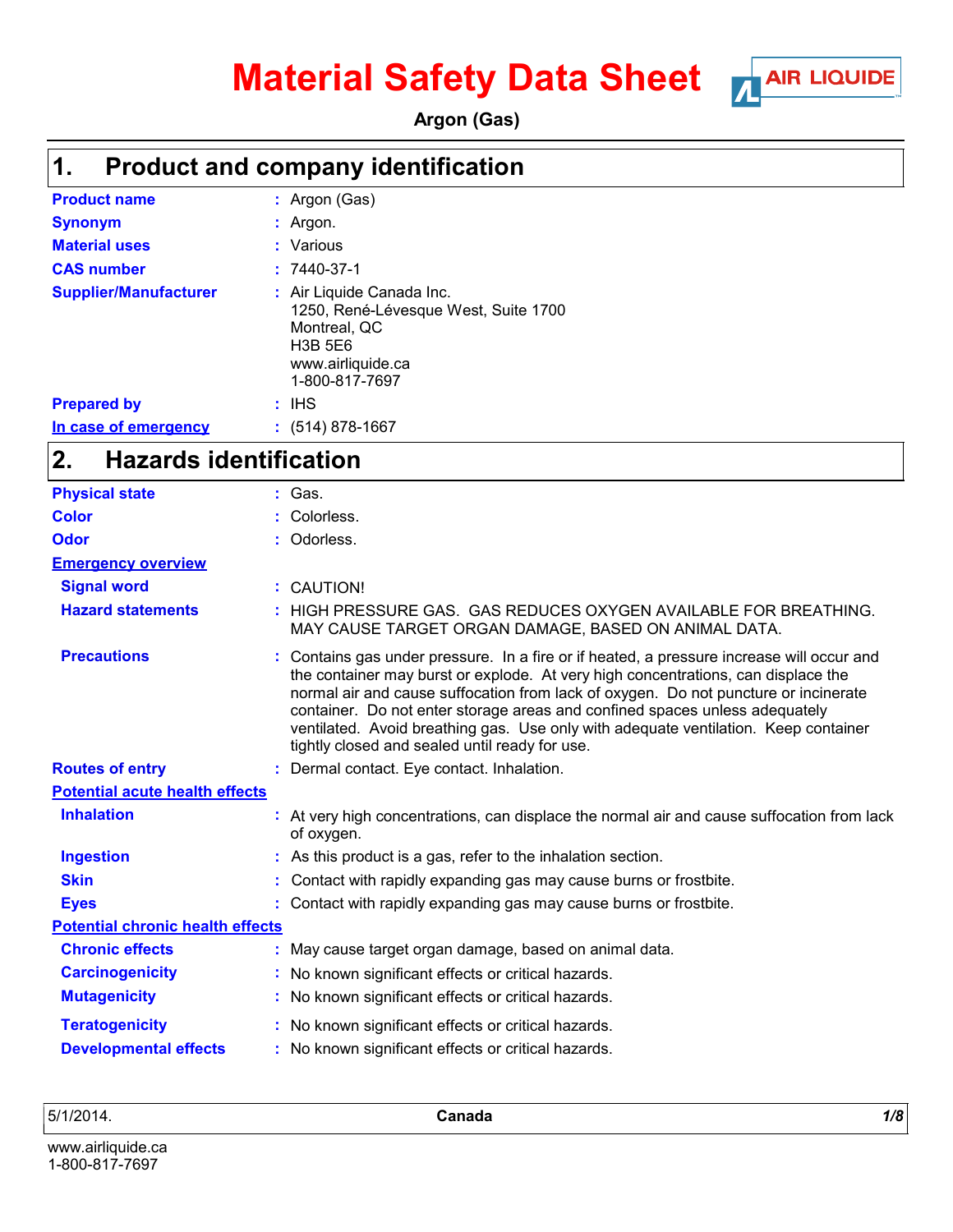### **2. Hazards identification**

- **Fertility effects :**
- 

: No known significant effects or critical hazards.

**Target organs :** May cause damage to the following organs: lungs.

#### **Over-exposure signs/symptoms**

| <b>Inhalation</b> | : No specific data. |
|-------------------|---------------------|
|-------------------|---------------------|

- 
- **Ingestion :** No specific data.
- **Skin :** No specific data.
- **Eyes :** No specific data.

#### **Medical conditions aggravated by overexposure**

Pre-existing disorders involving any target organs mentioned in this MSDS as being at **:** risk may be aggravated by over-exposure to this product.

### **Composition/information on ingredients 3.**

| <b>Name</b> | <b>CAS number</b> | $\frac{9}{6}$ |
|-------------|-------------------|---------------|
| argon       | 7440-37-1         | 100           |

**There are no additional ingredients present which, within the current knowledge of the supplier and in the concentrations applicable, are classified as hazardous to health or the environment and hence require reporting in this section.**

### **First aid measures 4. Eye contact**

| Eye contact                       | : Check for and remove any contact lenses. Immediately flush eyes with plenty of water<br>for at least 15 minutes, occasionally lifting the upper and lower eyelids. Get medical<br>attention immediately.                                                                                                              |
|-----------------------------------|-------------------------------------------------------------------------------------------------------------------------------------------------------------------------------------------------------------------------------------------------------------------------------------------------------------------------|
| <b>Skin contact</b>               | : In case of contact, immediately flush skin with plenty of water for at least 15 minutes<br>while removing contaminated clothing and shoes. Wash clothing before reuse. Clean<br>shoes thoroughly before reuse. Get medical attention immediately.                                                                     |
| <b>Inhalation</b>                 | : Move exposed person to fresh air. If not breathing, if breathing is irregular or if<br>respiratory arrest occurs, provide artificial respiration or oxygen by trained personnel.<br>Loosen tight clothing such as a collar, tie, belt or waistband. Get medical attention<br>immediately.                             |
| <b>Ingestion</b>                  | : As this product is a gas, refer to the inhalation section.                                                                                                                                                                                                                                                            |
| <b>Protection of first-aiders</b> | : No action shall be taken involving any personal risk or without suitable training. If it is<br>suspected that fumes are still present, the rescuer should wear an appropriate mask or<br>self-contained breathing apparatus. It may be dangerous to the person providing aid to<br>give mouth-to-mouth resuscitation. |
| <b>Antidote information</b>       |                                                                                                                                                                                                                                                                                                                         |
|                                   |                                                                                                                                                                                                                                                                                                                         |

| <b>Product/ingredient name</b> | <b>Antidote information</b>                                                                                                                           |
|--------------------------------|-------------------------------------------------------------------------------------------------------------------------------------------------------|
| No antidote information known  |                                                                                                                                                       |
| <b>Notes to physician</b>      | : No specific treatment. Treat symptomatically. Contact poison treatment specialist<br>immediately if large quantities have been ingested or inhaled. |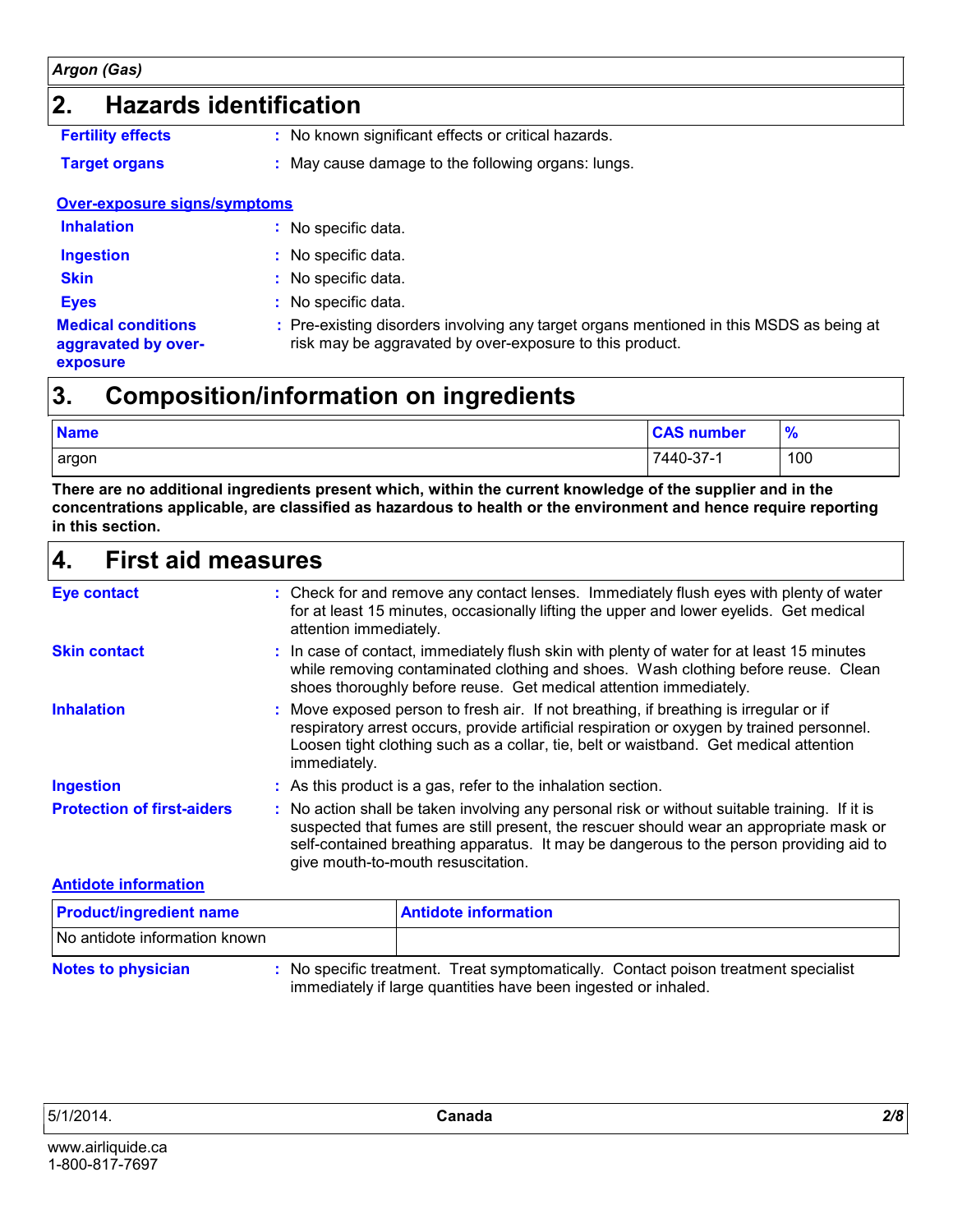### **Fire-fighting measures 5.**

| <b>Flammability of the product</b>                       | Contains gas under pressure. In a fire or if heated, a pressure increase will occur and<br>the container may burst or explode.                                                                                                                                                                                                                                                       |
|----------------------------------------------------------|--------------------------------------------------------------------------------------------------------------------------------------------------------------------------------------------------------------------------------------------------------------------------------------------------------------------------------------------------------------------------------------|
| <b>Extinguishing media</b>                               |                                                                                                                                                                                                                                                                                                                                                                                      |
| <b>Suitable</b>                                          | : Use an extinguishing agent suitable for the surrounding fire.                                                                                                                                                                                                                                                                                                                      |
| <b>Not suitable</b>                                      | $:$ None known.                                                                                                                                                                                                                                                                                                                                                                      |
| <b>Special exposure hazards</b>                          | : Promptly isolate the scene by removing all persons from the vicinity of the incident if<br>there is a fire. No action shall be taken involving any personal risk or without suitable<br>training. Contact supplier immediately for specialist advice. Move containers from fire<br>area if this can be done without risk. Use water spray to keep fire-exposed containers<br>cool. |
| <b>Hazardous thermal</b><br>decomposition products       | : No specific data.                                                                                                                                                                                                                                                                                                                                                                  |
| <b>Special protective</b><br>equipment for fire-fighters | : Fire-fighters should wear appropriate protective equipment and self-contained breathing<br>apparatus (SCBA) with a full face-piece operated in positive pressure mode.                                                                                                                                                                                                             |

### **Accidental release measures 6.**

| <b>Personal precautions</b>      | : No action shall be taken involving any personal risk or without suitable training.<br>Evacuate surrounding areas. Keep unnecessary and unprotected personnel from<br>entering. Avoid breathing gas. Provide adequate ventilation. Wear appropriate<br>respirator when ventilation is inadequate. Put on appropriate personal protective<br>equipment (see Section 8). If leak is in user's equipment, be certain to purge piping with<br>an inert gas prior to attempting repairs. Never fix a leak while the system is under<br>pressure. If leak is on container or container valve, contact the closest Air Liquide<br>Canada location. |
|----------------------------------|----------------------------------------------------------------------------------------------------------------------------------------------------------------------------------------------------------------------------------------------------------------------------------------------------------------------------------------------------------------------------------------------------------------------------------------------------------------------------------------------------------------------------------------------------------------------------------------------------------------------------------------------|
| <b>Environmental precautions</b> | : Ensure emergency procedures to deal with accidental gas releases are in place to avoid<br>contamination of the environment. Inform the relevant authorities if the product has<br>caused environmental pollution (sewers, waterways, soil or air).                                                                                                                                                                                                                                                                                                                                                                                         |
| <b>Methods for cleaning up</b>   |                                                                                                                                                                                                                                                                                                                                                                                                                                                                                                                                                                                                                                              |
| <b>Small spill</b>               | : Immediately contact emergency personnel. Stop leak if without risk.                                                                                                                                                                                                                                                                                                                                                                                                                                                                                                                                                                        |
| <b>Large spill</b>               | : Immediately contact emergency personnel. Stop leak if without risk. Note: see Section<br>1 for emergency contact information and Section 13 for waste disposal.                                                                                                                                                                                                                                                                                                                                                                                                                                                                            |
|                                  |                                                                                                                                                                                                                                                                                                                                                                                                                                                                                                                                                                                                                                              |

### **Handling and storage 7.**

: Put on appropriate personal protective equipment (see Section 8). Eating, drinking and smoking should be prohibited in areas where this material is handled, stored and processed. Workers should wash hands and face before eating, drinking and smoking. Remove contaminated clothing and protective equipment before entering eating areas. Contains gas under pressure. Avoid contact with eyes, skin and clothing. Avoid breathing gas. Use only with adequate ventilation. Wear appropriate respirator when ventilation is inadequate. Valve protection caps must remain in place unless cylinder is secured with valve outlet piped to usage point. Do not drag, slide or roll cylinders. Use a suitable hand truck for cylinder movement. Use a pressure regulator when connecting cylinder to lower pressure piping or systems. Do not heat cylinder by any means to increase the discharge rate of product from the cylinder. Use a check valve or trap in the discharge line to prevent hazardous back flow to the cylinder. Do not tamper with (valve) safety device. Close valve after each use and when empty. **Handling :**

www.airliquide.ca 1-800-817-7697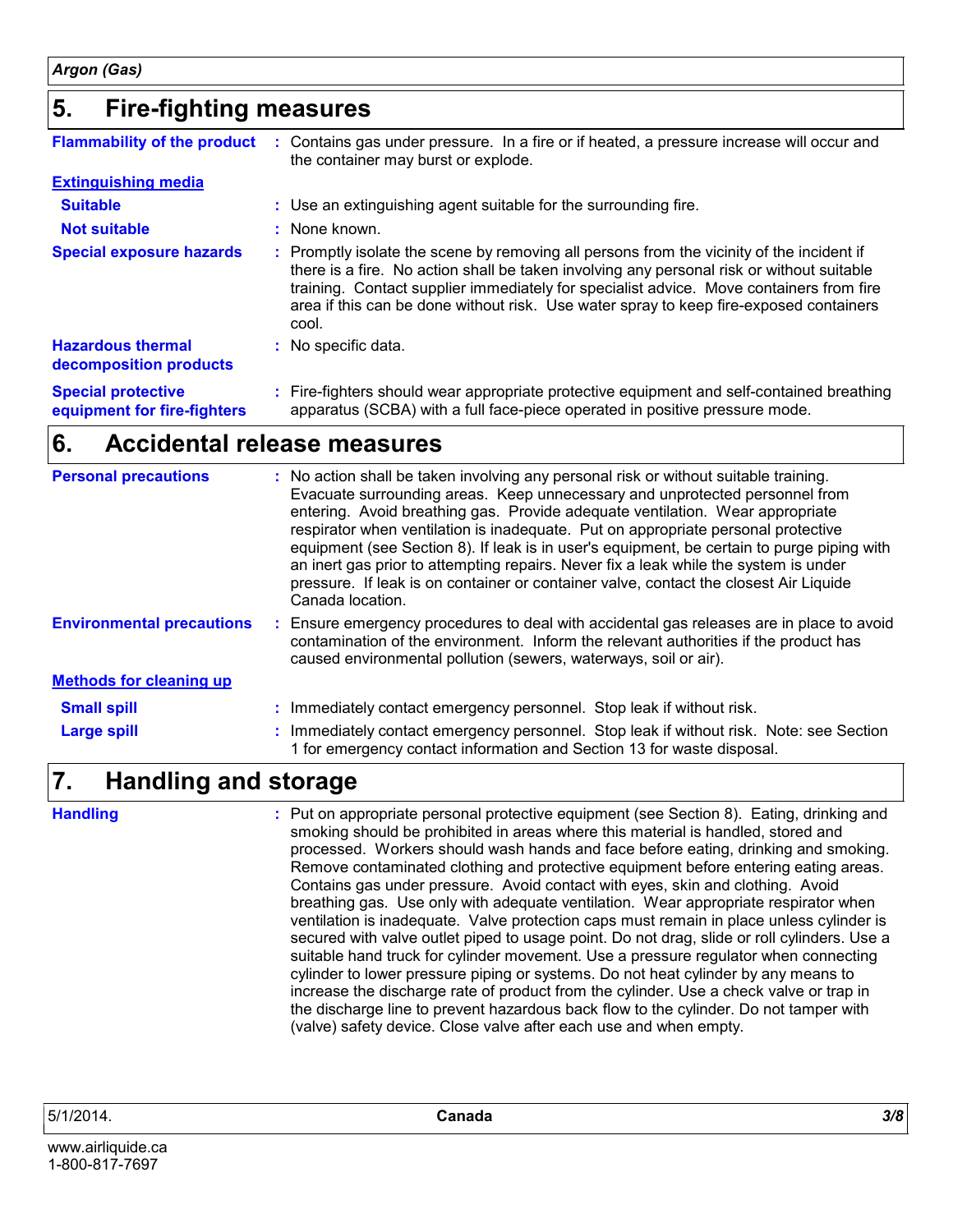### **7. Handling and storage**

**Storage :**

: Protect cylinders from physical damage. Store in cool, dry, well-ventilated area of non combustible construction away from heavily trafficked areas and emergency exits. Do not allow the temperature where cylinders are stored to exceed 52°C/125°F. Cylinders must be stored upright and firmly secured to prevent falling or being knocked over. Full and empty cylinders should be segregated. Use a "first in - first out" inventory system to prevent full cylinders being stored for excessive periods of time. Store in accordance with local regulations. Store in a segregated and approved area. Store in a dry, cool and well-ventilated area, away from incompatible materials (see Section 10). Protect from sunlight. Keep container tightly closed and sealed until ready for use.

#### **Exposure controls/personal protection 8.**

| <b>Occupational exposure limits</b> |                    | TWA (8 hours) |  |  | $\overline{\phantom{a}}$ STEL (15 mins) |  |                                                                                                   | <b>Ceiling</b> |  |  |                  |
|-------------------------------------|--------------------|---------------|--|--|-----------------------------------------|--|---------------------------------------------------------------------------------------------------|----------------|--|--|------------------|
| Ingredient                          | <b>List name</b>   |               |  |  |                                         |  | ppm   mg/m <sup>3</sup> Other   ppm   mg/m <sup>3</sup>   Other   ppm   mg/m <sup>3</sup>   Other |                |  |  | <b>Notations</b> |
| argon                               | Simple asphyxiant. |               |  |  |                                         |  |                                                                                                   |                |  |  | [2]              |

[2]Oxygen Depletion [Asphyxiant]

1-800-817-7697

#### **Consult local authorities for acceptable exposure limits.**

| www.airliquide.ca                           |                                                                                                                                                                                                                                                                                                                                                                                                                                                                                                                                                                                                                          |     |
|---------------------------------------------|--------------------------------------------------------------------------------------------------------------------------------------------------------------------------------------------------------------------------------------------------------------------------------------------------------------------------------------------------------------------------------------------------------------------------------------------------------------------------------------------------------------------------------------------------------------------------------------------------------------------------|-----|
| 5/1/2014.                                   | Canada                                                                                                                                                                                                                                                                                                                                                                                                                                                                                                                                                                                                                   | 4/8 |
| <b>Eyes</b>                                 | Safety eyewear complying with an approved standard should be used when a risk<br>assessment indicates this is necessary to avoid exposure to liquid splashes, mists or<br>dusts. If contact is possible, the following protection should be worn, unless the<br>assessment indicates a higher degree of protection: safety glasses with side-shields.                                                                                                                                                                                                                                                                    |     |
| <b>Hands</b>                                | : Chemical-resistant, impervious gloves complying with an approved standard should be<br>worn at all times when handling chemical products if a risk assessment indicates this is<br>necessary. Considering the parameters specified by the glove manufacturer, check<br>during use that the gloves are still retaining their protective properties. It should be<br>noted that the time to breakthrough for any glove material may be different for different<br>glove manufacturers. In the case of mixtures, consisting of several substances, the<br>protection time of the gloves cannot be accurately estimated.   |     |
| <b>Respiratory</b>                          | : Use a properly fitted, air-purifying or air-fed respirator complying with an approved<br>standard if a risk assessment indicates this is necessary. If operating conditions cause<br>high gas concentrations to be produced or any recommended or statutory exposure limit<br>is exceeded, use an air-fed respirator or self-contained breathing apparatus. The gas<br>can cause asphyxiation without warning by replacing the oxygen in the air. Respirator<br>selection must be based on known or anticipated exposure levels, the hazards of the<br>product and the safe working limits of the selected respirator. |     |
| <b>Personal protection</b>                  | showers are close to the workstation location.                                                                                                                                                                                                                                                                                                                                                                                                                                                                                                                                                                           |     |
| <b>Hygiene measures</b>                     | : Wash hands, forearms and face thoroughly after handling chemical products, before<br>eating, smoking and using the lavatory and at the end of the working period.<br>Appropriate techniques should be used to remove potentially contaminated clothing.<br>Wash contaminated clothing before reusing. Ensure that eyewash stations and safety                                                                                                                                                                                                                                                                          |     |
| <b>Engineering measures</b>                 | : Use only with adequate ventilation. Use process enclosures, local exhaust ventilation or<br>other engineering controls to keep worker exposure to airborne contaminants below any<br>recommended or statutory limits.                                                                                                                                                                                                                                                                                                                                                                                                  |     |
| <b>Recommended monitoring</b><br>procedures | : If this product contains ingredients with exposure limits, personal, workplace<br>atmosphere or biological monitoring may be required to determine the effectiveness of<br>the ventilation or other control measures and/or the necessity to use respiratory<br>protective equipment. Reference should be made to appropriate monitoring standards.<br>Reference to national guidance documents for methods for the determination of<br>hazardous substances will also be required.                                                                                                                                    |     |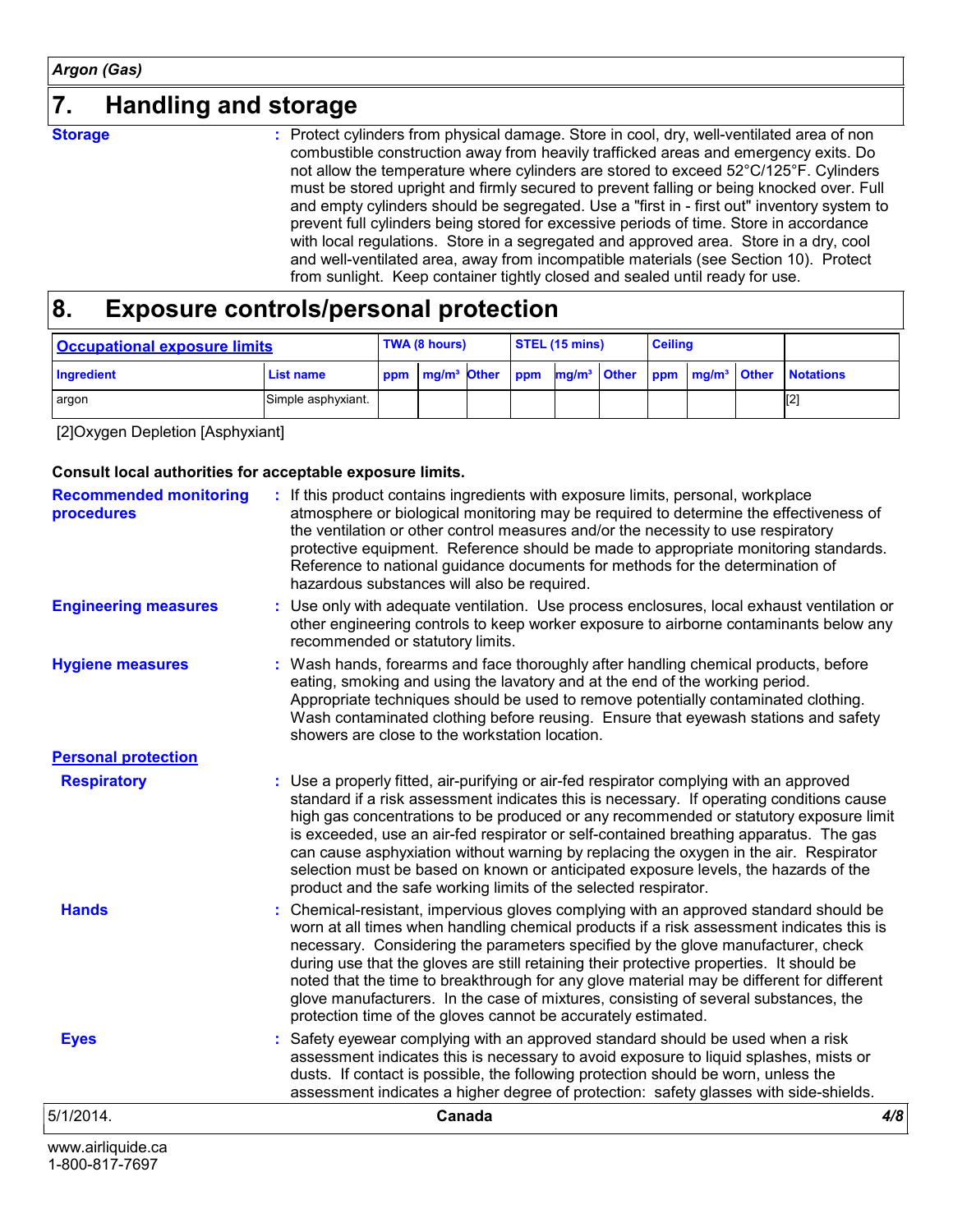### **8. Exposure controls/personal protection**

**Skin Example 20 Servest Show Show Should** be selected based on the task being **Show Should** be selected based on the task being performed and the risks involved and should be approved by a specialist before handling this product.

**Environmental exposure controls :** Emissions from ventilation or work process equipment should be checked to ensure they comply with the requirements of environmental protection legislation. In some cases, fume scrubbers, filters or engineering modifications to the process equipment will be necessary to reduce emissions to acceptable levels.

### **Physical and chemical properties 9.**

| <b>Physical state</b>             | : Gas.                                     |
|-----------------------------------|--------------------------------------------|
| <b>Flash point</b>                | : Not available.                           |
| <b>Auto-ignition temperature</b>  | : Not available.                           |
| <b>Flammable limits</b>           | : Not available.                           |
| <b>Color</b>                      | : Colorless.                               |
| <b>Odor</b>                       | : Odorless.                                |
| <b>Molecular weight</b>           | $: 39.95$ g/mole                           |
| <b>Molecular formula</b>          | : Ar                                       |
| pH                                | : Not available.                           |
| <b>Boiling/condensation point</b> | : $-185.7^{\circ}$ C ( $-302.3^{\circ}$ F) |
| <b>Melting/freezing point</b>     | : $-189.2^{\circ}$ C ( $-308.6^{\circ}$ F) |
| <b>Critical temperature</b>       | : $-122.4^{\circ}$ C ( $-188.3^{\circ}$ F) |
| <b>Density</b>                    | : Not available.                           |
| <b>Vapor pressure</b>             | : Not available.                           |
| <b>Vapor density</b>              | : $1.38$ [Air = 1]                         |
| <b>Odor threshold</b>             | : Not available.                           |
| <b>Evaporation rate</b>           | : Not available.                           |
| <b>Viscosity</b>                  | : Not available.                           |
| <b>Solubility</b>                 | Not available.                             |
| <b>Water solubility (g/l)</b>     | $: 0.055$ g/l                              |
| <b>LogKow</b>                     | : 0.74                                     |

### **Stability and reactivity 10.**

| <b>Chemical stability</b>                    | : The product is stable.                                                                                  |
|----------------------------------------------|-----------------------------------------------------------------------------------------------------------|
| <b>Conditions to avoid</b>                   | : No specific data.                                                                                       |
| <b>Incompatible materials</b>                | : No specific data.                                                                                       |
| <b>Hazardous decomposition</b><br>products   | : Under normal conditions of storage and use, hazardous decomposition products should<br>not be produced. |
| <b>Possibility of hazardous</b><br>reactions | : Under normal conditions of storage and use, hazardous reactions will not occur.                         |
|                                              | Under normal conditions of storage and use, hazardous polymerization will not occur.                      |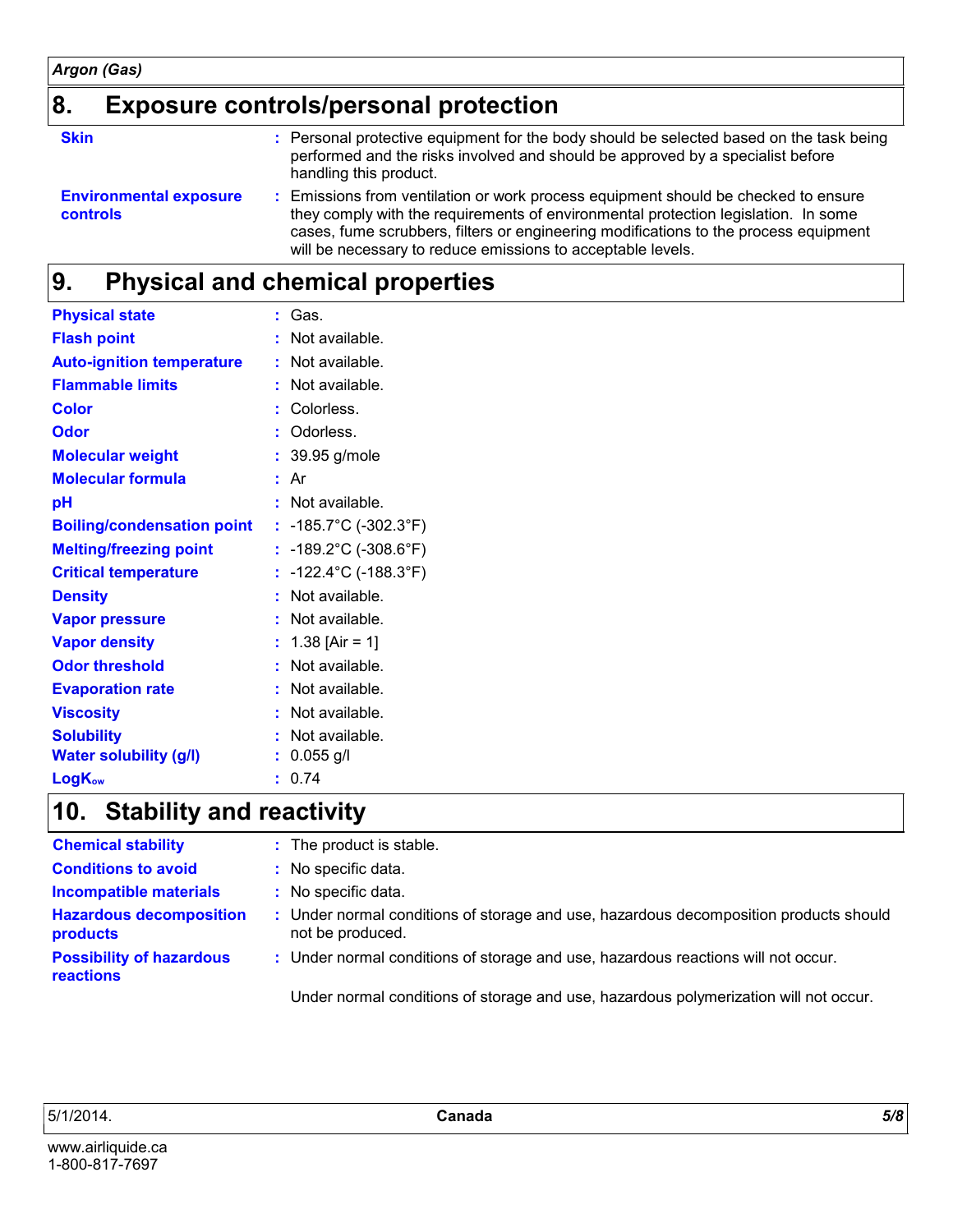### **11. Toxicological information**

#### **Acute toxicity**

Not available.

#### **Chronic toxicity**

Not available.

#### **Irritation/Corrosion**

Not available.

#### **Sensitizer**

Not available.

#### **Carcinogenicity**

**Classification**

Not available.

#### **Mutagenicity**

Not available.

#### **Teratogenicity**

Not available.

#### **Reproductive toxicity**

Not available.

### **Ecological information 12.**

| <b>Ecotoxicity</b>                                   | : This product shows a low bioaccumulation potential. |
|------------------------------------------------------|-------------------------------------------------------|
| <b>Aquatic ecotoxicity</b>                           |                                                       |
| Not available.                                       |                                                       |
| <b>Persistence/degradability</b>                     |                                                       |
| Not available.                                       |                                                       |
| <b>Partition coefficient: n-</b>                     | : 0.74                                                |
| octanol/water                                        |                                                       |
| <b>Bioconcentration factor</b>                       | $:$ Not available.                                    |
| <b>Mobility</b>                                      | $:$ Not available.                                    |
| <b>Toxicity of the products of</b><br>biodegradation | $:$ Not available.                                    |
| <b>Other adverse effects</b>                         | : No known significant effects or critical hazards.   |
| 13.<br><b>Disposal considerations</b>                |                                                       |

#### **Waste disposal**

The generation of waste should be avoided or minimized wherever possible. Disposal of **:** this product, solutions and any by-products should at all times comply with the requirements of environmental protection and waste disposal legislation and any regional local authority requirements. Empty pressure vessels should be returned to the supplier. Waste packaging should be recycled.

#### **Disposal should be in accordance with applicable regional, national and local laws and regulations.**

5/1/2014. **Canada** *6/8*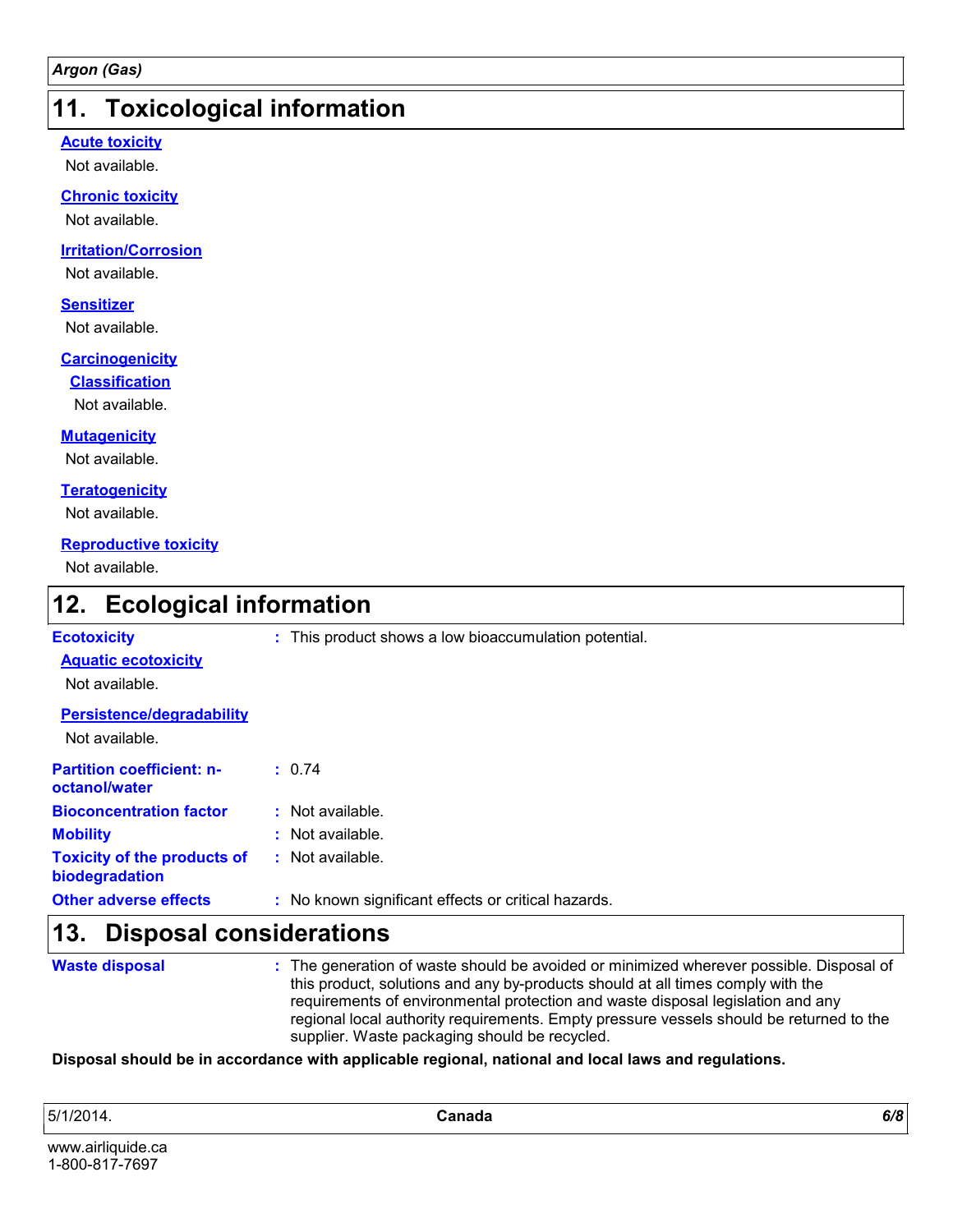*Argon (Gas)*

### **13. Disposal considerations**

**Refer to Section 7: HANDLING AND STORAGE and Section 8: EXPOSURE CONTROLS/PERSONAL PROTECTION for additional handling information and protection of employees.**

### **Transport information 14.**

| <b>Regulatory</b><br><b>information</b> | <b>UN number</b> | <b>Proper shipping</b><br>name | <b>Classes</b> | PG* | <b>Label</b> | <b>Additional</b><br>information                                                                                                                                                                                                                                                                                                                                         |
|-----------------------------------------|------------------|--------------------------------|----------------|-----|--------------|--------------------------------------------------------------------------------------------------------------------------------------------------------------------------------------------------------------------------------------------------------------------------------------------------------------------------------------------------------------------------|
| <b>TDG Classification</b>               | <b>UN1006</b>    | ARGON,<br><b>COMPRESSED</b>    | 2.2            |     |              | <b>Explosive Limit and</b><br><b>Limited Quantity Index</b><br>0.125<br><b>Passenger Carrying Road</b><br>or Rail Index<br>75                                                                                                                                                                                                                                            |
| <b>IMDG Class</b>                       | <b>UN1006</b>    | ARGON,<br><b>COMPRESSED</b>    | 2.2            |     |              | <b>Emergency schedules</b><br>(EmS)<br>F-C, S-V                                                                                                                                                                                                                                                                                                                          |
| <b>IATA-DGR Class</b>                   | <b>UN1006</b>    | Argon, compressed              | 2.2            |     |              | <b>Passenger and Cargo</b><br>AircraftQuantity limitation:<br>75 kg<br>Packaging instructions: 200<br><b>Cargo Aircraft Only</b><br>Quantity limitation: 150 kg<br>Packaging instructions: 200<br><b>Limited Quantities -</b><br><b>Passenger Aircraft</b> Quantity<br>limitation: Forbidden<br>Packaging instructions:<br>Forbidden<br><b>Special provisions</b><br>A69 |

PG\* : Packing group

### **Regulatory information 15.**

| <b>United States inventory</b><br>(TSCA 8b) | : This material is listed or exempted. |
|---------------------------------------------|----------------------------------------|
| <b>WHMIS (Canada)</b>                       | : Class A: Compressed gas.             |
| <b>Canadian lists</b>                       |                                        |
| <b>Canadian NPRI</b>                        | : This material is not listed.         |
| <b>CEPA Toxic substances</b>                | : This material is not listed.         |
| <b>Canada inventory</b>                     | : This material is listed or exempted. |

**This product has been classified in accordance with the hazard criteria of the Controlled Products Regulations and the MSDS contains all the information required by the Controlled Products Regulations.**

#### **International regulations**